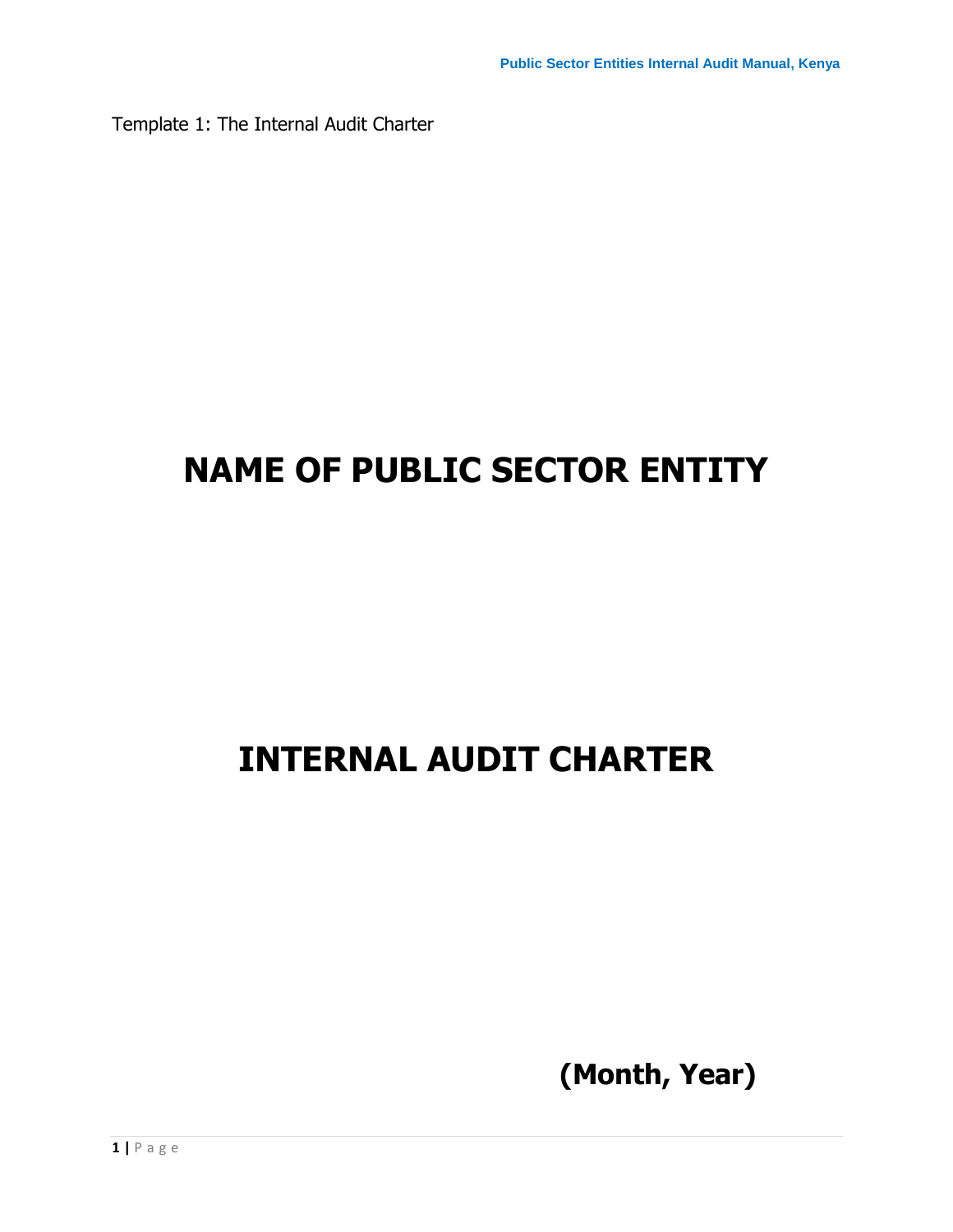### **Purpose and Mission**

The purpose of [name of organization]'s internal audit [department/activity] is to provide independent, objective assurance and consulting services designed to add value and improve [name of organization]'s operations. The mission of internal audit is to enhance and protect organizational value by providing risk-based and objective assurance, advice, and insight. The internal audit [department/activity] helps [name of organization] accomplish its objectives by bringing a systematic, disciplined approach to evaluate and improve the effectiveness of governance, risk management, and control processes.

## **Standards for the Professional Practice of Internal Auditing**

The internal audit [department/activity] will govern itself by adherence to the mandatory elements of The Institute of Internal Auditors' International Professional Practices Framework, including the Core Principles for the Professional Practice of Internal Auditing, the Code of Ethics, the International Standards for the Professional Practice of Internal Auditing, and the Definition of Internal Auditing. The chief audit executive will report periodically to senior management and the [board/audit committee/supervisory committee] regarding the internal audit [department/activity]'s conformance to the Code of Ethics and the Standards.

# **Authority and Confidentiality**

The chief audit executive will report functionally to the [board/audit committee/supervisory committee] and administratively (i.e., day-to-day operations) to the [chief executive officer].To establish, maintain, and assure that [name of organization]'s internal audit [department/activity] has sufficient authority to fulfill its duties, the [board/audit committee/supervisory committee] will:

- Approve the internal audit [department/activity]'s charter.
- Approve the risk-based internal audit plan.
- Approve the internal audit [department/activity]'s budget and resource plan.
- Receive communications from the chief audit executive on the internal audit [department/activity]'s performance relative to its plan and other matters.
- Approve decisions regarding the appointment and removal of the chief audit executive.
- Approve the remuneration of the chief audit executive.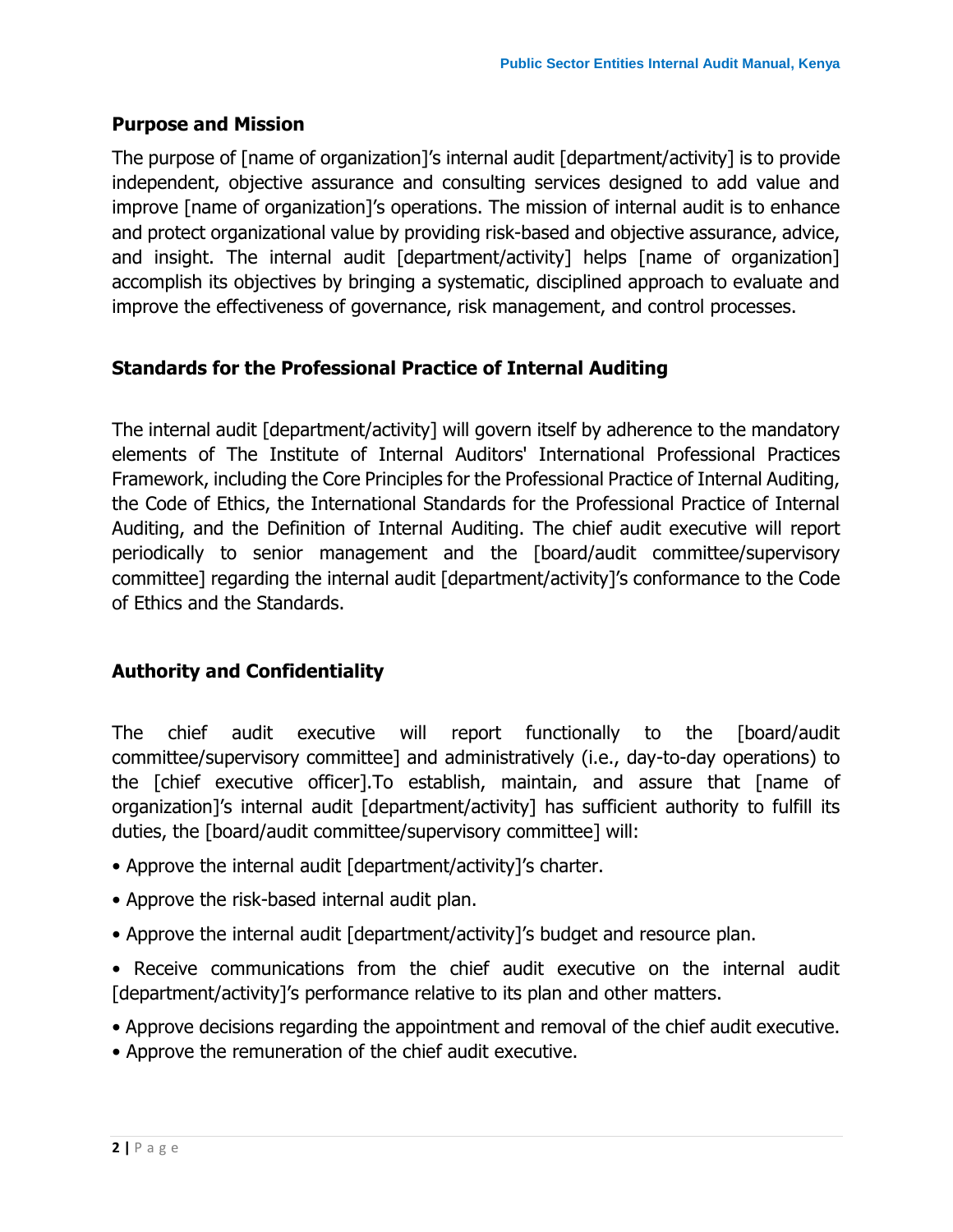• Make appropriate inquiries of management and the chief audit executive to determine whether there is inappropriate scope or resource limitations.

The chief audit executive will have unrestricted access to, and communicate and interact directly with, the [board/audit committee/supervisory committee], including in private meetings without management present.

The [board/audit committee/supervisory committee] authorizes the internal audit [department/activity] to:

• Have full, free, and unrestricted access to all functions, records, property, and personnel pertinent to carrying out any engagement, subject to accountability for confidentiality and safeguarding of records and information.

• Allocate resources, set frequencies, select subjects, determine scopes of work, apply techniques required to accomplish audit objectives, and issue reports.

• Obtain assistance from the necessary personnel of [name of organization], as well as other specialized services from within or outside [name of organization], in order to complete the engagement.

## **Independence and Objectivity**

The chief audit executive will ensure that the internal audit [department/activity] remains free from all conditions that threaten the ability of internal auditors to carry out their responsibilities in an unbiased manner, including matters of audit selection, scope, procedures, frequency, timing, and report content. If the chief audit executive determines that independence or objectivity may be impaired in fact or appearance, the details of impairment will be disclosed to appropriate parties.

Internal auditors will maintain an unbiased mental attitude that allows them to perform engagements objectively and in such a manner that they believe in their work product, that no quality compromises are made, and that they do not subordinate their judgment on audit matters to others.

Internal auditors will have no direct operational responsibility or authority over any of the activities audited. Accordingly, internal auditors will not implement internal controls, develop procedures, install systems, prepare records, or engage in any other activity that may impair their judgment, including:

- Assessing specific operations for which they had responsibility within the previous year.
- Performing any operational duties for [name of organization] or its affiliates.
- Initiating or approving transactions external to the internal audit [activity/department].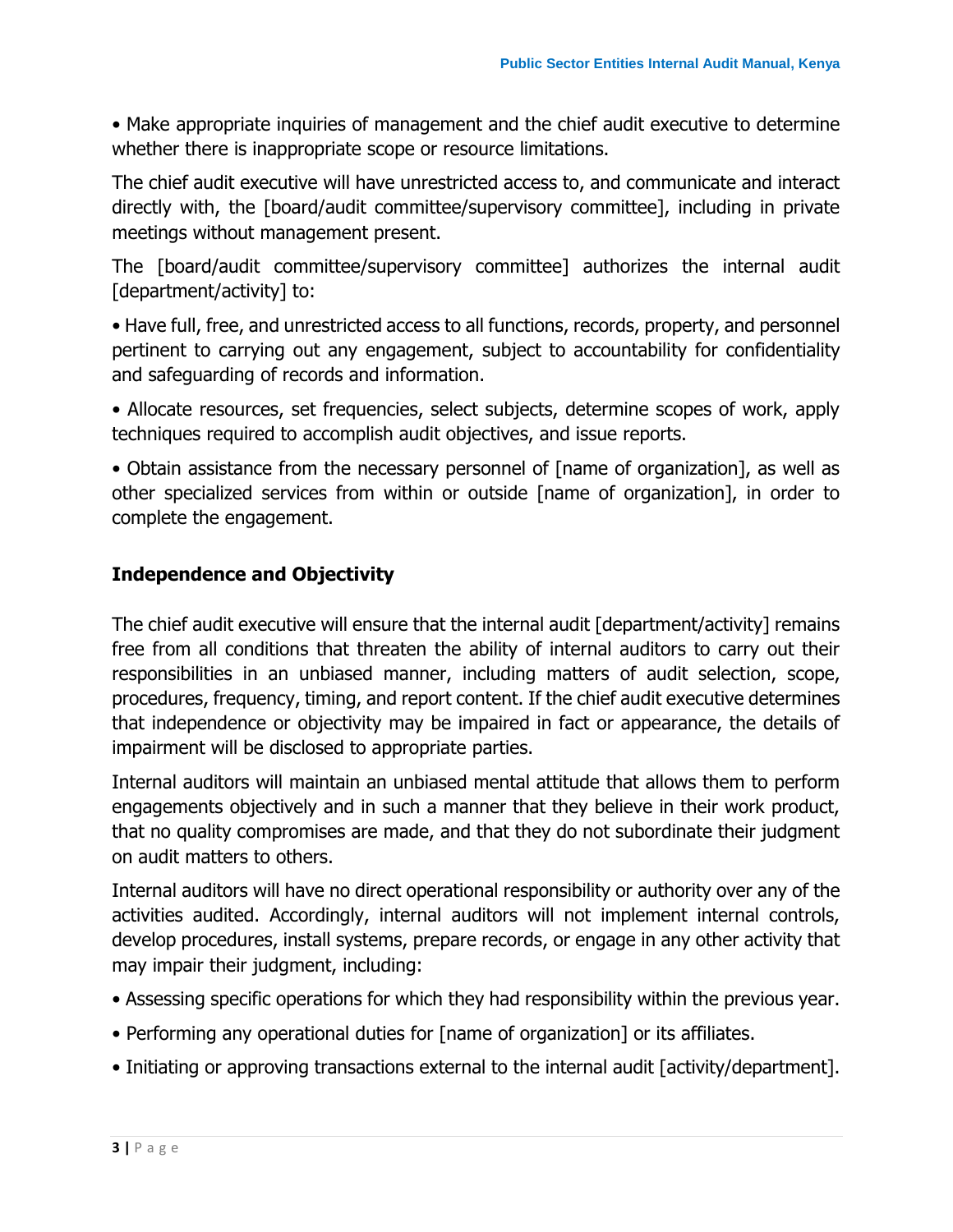• Directing the activities of any [name of organization] employee not employed by the internal audit [department/activity], except to the extent that such employees have been appropriately assigned to auditing teams or to otherwise assist internal auditors.

Where the chief audit executive has or is expected to have roles and/or responsibilities that fall outside of internal auditing, safeguards will be established to limit impairments to independence or objectivity.

Internal auditors will:

• Disclose any impairment of independence or objectivity, in fact or appearance, to appropriate parties.

• Exhibit professional objectivity in gathering, evaluating, and communicating information about the activity or process being examined.

• Make balanced assessments of all available and relevant facts and circumstances.

• Take necessary precautions to avoid being unduly influenced by their own interests or by others in forming judgments.

The chief audit executive will confirm to the [board/audit committee/supervisory committee], at least annually, the organizational independence of the internal audit [department/activity].

The chief audit executive will disclose to the [board/audit committee/supervisory committee] any interference and related implications in determining the scope of internal auditing, performing work, and/or communicating results.

## **Scope of Internal Audit Activities**

The scope of internal audit activities encompasses, but is not limited to, objective examinations of evidence for the purpose of providing independent assessments to the [board/audit committee/supervisory committee], management, and outside parties on the adequacy and effectiveness of governance, risk management, and control processes for [name of organization]. Internal audit assessments include evaluating whether:

• Risks relating to the achievement of [name of organization]'s strategic objectives are appropriately identified and managed.

• The actions of [name of organization]'s officers, directors, employees, and contractors are in compliance with [name of organization]'s policies, procedures, and applicable laws, regulations, and governance standards.

• The results of operations or programs are consistent with established goals and objectives.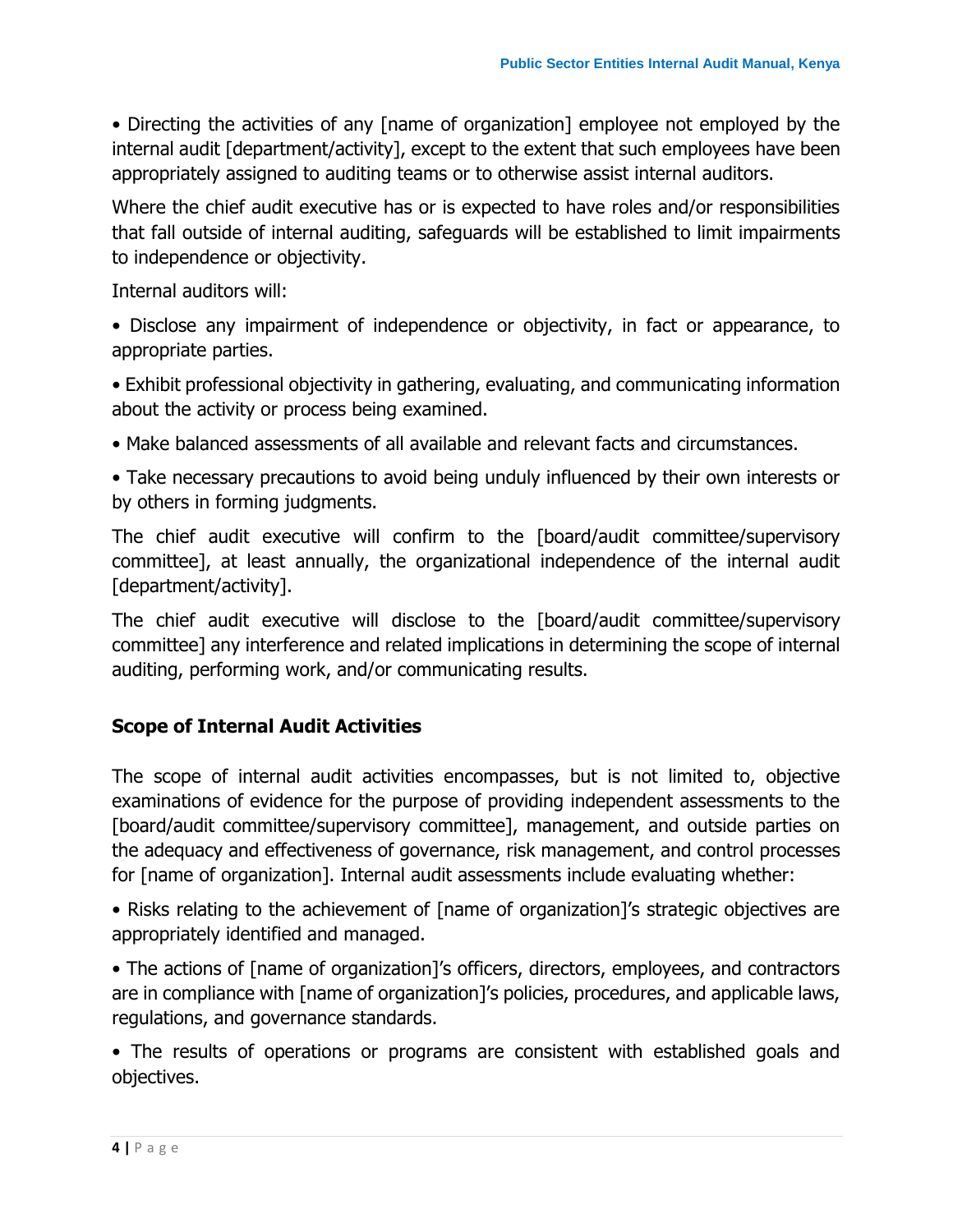• Operations or programs are being carried out effectively and efficiently.

• Established processes and systems enable compliance with the policies, procedures, laws, and regulations that could significantly impact [name of organization].

• Information and the means used to identify, measure, analyze, classify, and report such information are reliable and have integrity.

• Resources and assets are acquired economically, used efficiently, and protected adequately.

The chief audit executive will report periodically to senior management and the [board/audit committee/supervisory committee] regarding:

- The internal audit [department/activity]'s purpose, authority, and responsibility.
- The internal audit [department/activity]'s plan and performance relative to its plan.

• The internal audit [department/activity]'s conformance with The IIA's Code of Ethics and Standards, and action plans to address any significant conformance issues.

• Significant risk exposures and control issues, including fraud risks, governance issues, and other matters requiring the attention of, or requested by, the [board/audit committee/supervisory committee].

- Results of audit engagements or other activities.
- Resource requirements.

• Any response to risk by management that may be unacceptable to [name of organization].

The chief audit executive also coordinates activities, where possible, and considers relying upon the work of other internal and external assurance and consulting service providers as needed. The internal audit [department/activity] may perform advisory and related client service activities, the nature and scope of which will be agreed with the client, provided the internal audit [department/activity] does not assume management responsibility.

Opportunities for improving the efficiency of governance, risk management, and control processes may be identified during engagements. These opportunities will be communicated to the appropriate level of management.

### **Responsibility**

The chief audit executive has the responsibility to: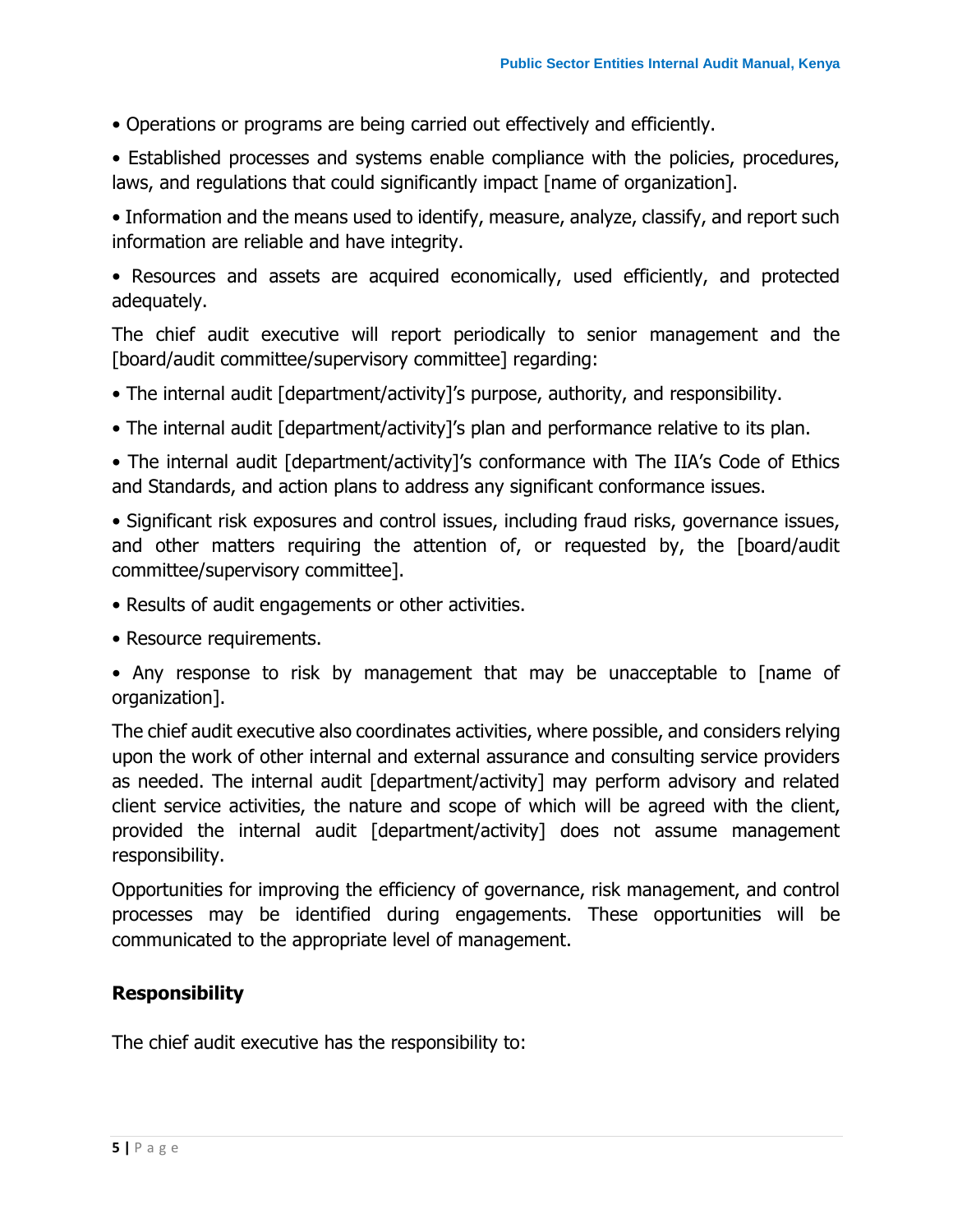• Submit, at least annually, to senior management and the [board/audit committee/supervisory committee] a risk-based internal audit plan for review and approval.

• Communicate to senior management and the [board/audit committee/supervisory committee] the impact of resource limitations on the internal audit plan.

• Review and adjust the internal audit plan, as necessary, in response to changes in [name of organization]'s business, risks, operations, programs, systems, and controls.

• Communicate to senior management and the [board/audit committee/supervisory committee] any significant interim changes to the internal audit plan.

• Ensure each engagement of the internal audit plan is executed, including the establishment of objectives and scope, the assignment of appropriate and adequately supervised resources, the documentation of work programs and testing results, and the communication of engagement results with applicable conclusions and recommendations to appropriate parties.

• Follow up on engagement findings and corrective actions, and report periodically to senior management and the [board/audit committee/supervisory committee] any corrective actions not effectively implemented.

• Ensure the principles of integrity, objectivity, confidentiality, and competency are applied and upheld.

• Ensure the internal audit [department/activity] collectively possesses or obtains the knowledge, skills, and other competencies needed to meet the requirements of the internal audit charter.

• Ensure trends and emerging issues that could impact [name of organization] are considered and communicated to senior management and the [board/audit committee/supervisory committee] as appropriate.

• Ensure emerging trends and successful practices in internal auditing are considered.

• Establish and ensure adherence to policies and procedures designed to guide the internal audit [department/activity].

• Ensure adherence to [name of organization]'s relevant policies and procedures, unless such policies and procedures conflict with the internal audit charter. Any such conflicts will be resolved or otherwise communicated to senior management and the [board/audit committee/supervisory committee].

• Ensure conformance of the internal audit [department/activity] with the Standards, with the following qualifications: